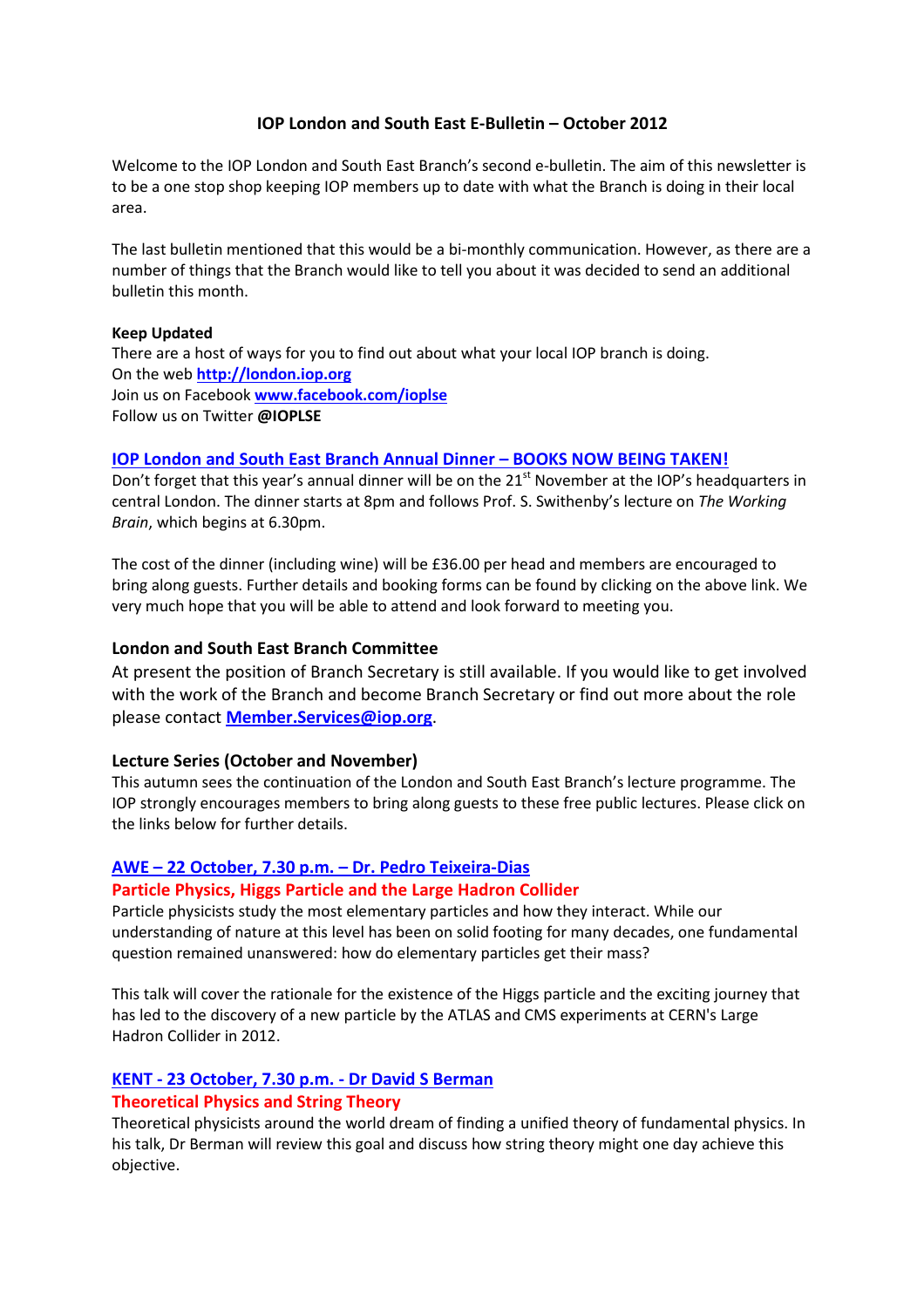## LONDON - 31 October, 6.30 p.m. - Prof. Monica Grady

## Astronomy by Microscope

Studying meteorites in the lab through a microscope can teach us about the formation of our solar system. In this lecture, Prof. Grady will describe how instruments designed to look at the very small can enhance our understanding of the stellar processes that have shaped the very big.

## HERTS - 7 November, 7.00 p.m. - Dr Steve Kane

## The Physics of Finance

Excellent numeracy skills mean that physicists are wanted by many industries – and finance is no exception. In this talk, Dr Kane will give an overview of how physics is being used in the industry, and in particular, how techniques have been developed to help model uncertainty in the financial markets.

## MILTON KEYNES - 13 November, 7.30 p.m. - Ian Butterworth

# From Seeing Sound, to Killing Tumours with Ultrasound: Acoustic Research at the National Physical Laboratory

This talk will discuss two areas of research: "Seeing Sound" will show laser-based approaches to the visualisation of sound and include high-fidelity videos of acoustic fields. "Ultrasound as a Medical Treatment" will look at new applications of ultrasound that can be used to kill cancerous tissues through intense localised heating.

## KENT - 20 November, 7.30 p.m. - Dr Suzanne Aigrain

## Exploring the Diversity of Exoplanets

Over the past 20 years astronomers have been discovering hundreds of exoplanets – many of which are challenging our theories of planetary formation. Dr. Aigrain will discuss the highlights and challenges of exoplanet exploration, outlining how we are detecting a wider range of planets, including some that may harbour life.

## LONDON - 21 November, 6.30 p.m. - Prof. Stephen Swithenby

# The Working Brain: What Physics Can Tell Us About Autism, Shopping, and Learning Algebra

With modern scanners now able to image brain function, Prof. Swithenby, will talk about how magnetoencephalography (MEG) imaging is making a big contribution to our understanding of complex processes in the brain.

L&SE Branch Dinner will follow this lecture – see above for further details.

# Information about future lectures can be found on the Branch website (http://london.iop.org), in future e-bulletins or in the Branch's 2012 autumn lecture programme leaflet.

# The WOOFYT comes to Science Oxford

On 2November Jeremy Sampson will be running 4 half hour WOOFYT (Wooden One Octave Organ for Young Technologists) sessions starting at 11am, 12pm, 2pm and 3pm. These sessions are supported by the IOP London & South East Branch and show hands-on how a pipe organ works, while explaining some of the background science.

Free with entry to the Discovery Zone, but places are limited (20 youngsters) so booking is recommended. Book with Science Oxford either online at www.scienceoxfordlive.com or on 01865 810 000.